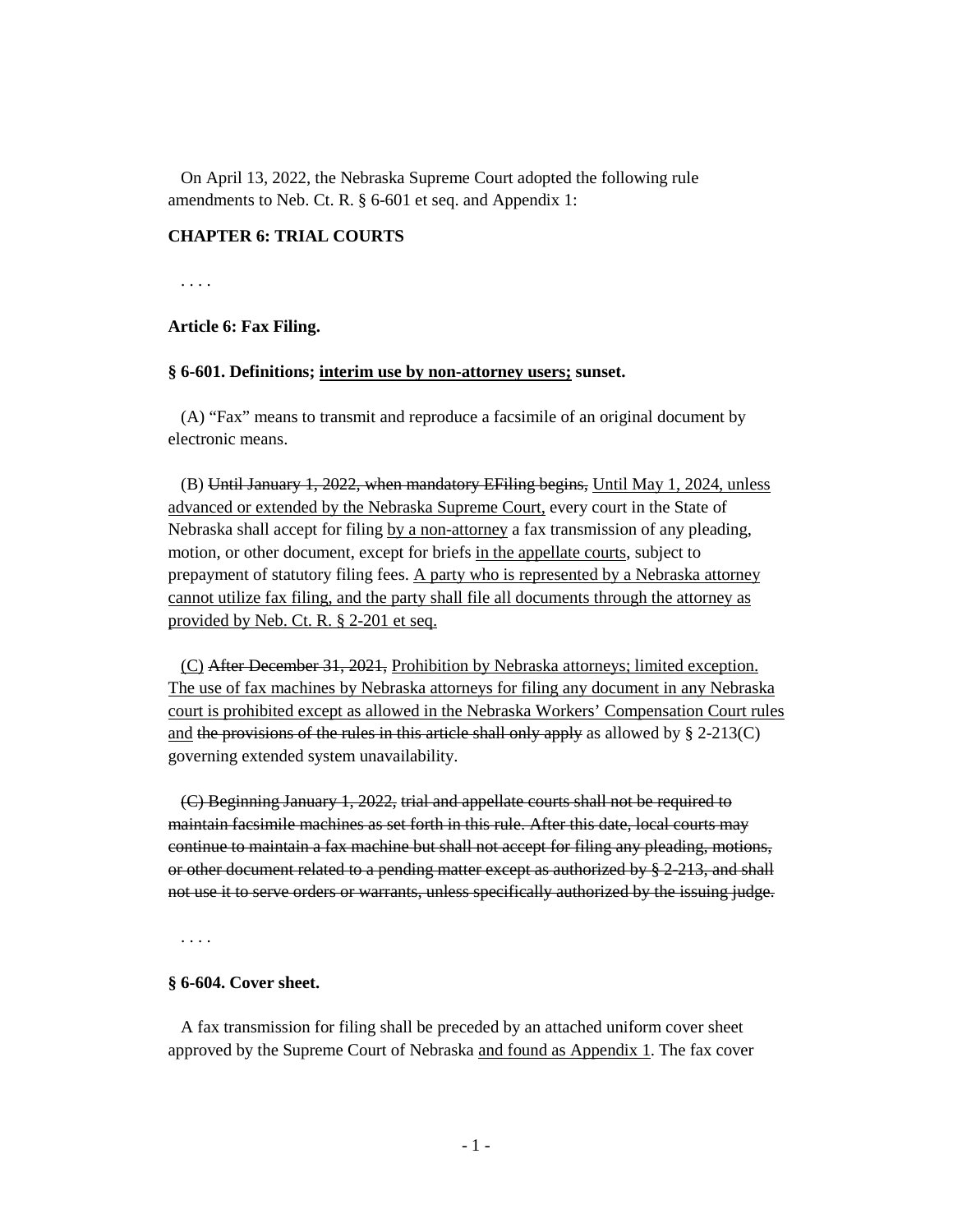sheet shall contain the sender's full name, address, telephone number, and fax number, and, if the sender is a lawyer, the lawyer's identification number assigned by the Nebraska State Bar Association. The cover sheet shall specify the number of pages in the transmission. The sender's information supplied on the fax cover sheet shall be typed or clearly printed.

. . . .

# **§ 6-612. Orders and warrants.**

Until January 1, 2022, and thereafter Only as specifically authorized by the issuing judge, fax transmission may be used for the issuance of orders or warrants, including, but not limited to:

(A) an arrest or search warrant;

(B) release or detention of a defendant in custody for a criminal proceeding;

(C) an order or warrant for placing a juvenile in custody or for release or detention of a person subject to the Nebraska Juvenile Code;

(D) a temporary restraining order or protection order; and

(E) an order in a domestic relations case.

For all procedural and statutory purposes, a faxed document shall have the same force and effect as the original document issued by a court.

. . . .

# **§ 6-614. Consent to service.**

A lawyer who is willing to accept service of papers by fax by a non-attorney shall so indicate by including his or her fax machine telephone number, designated as a "fax number," as part of the lawyer's name, address, and telephone number on a document filed in an action. A lawyer who files a paper by fax consents to service of papers on him or her by fax in that proceeding.

. . . .